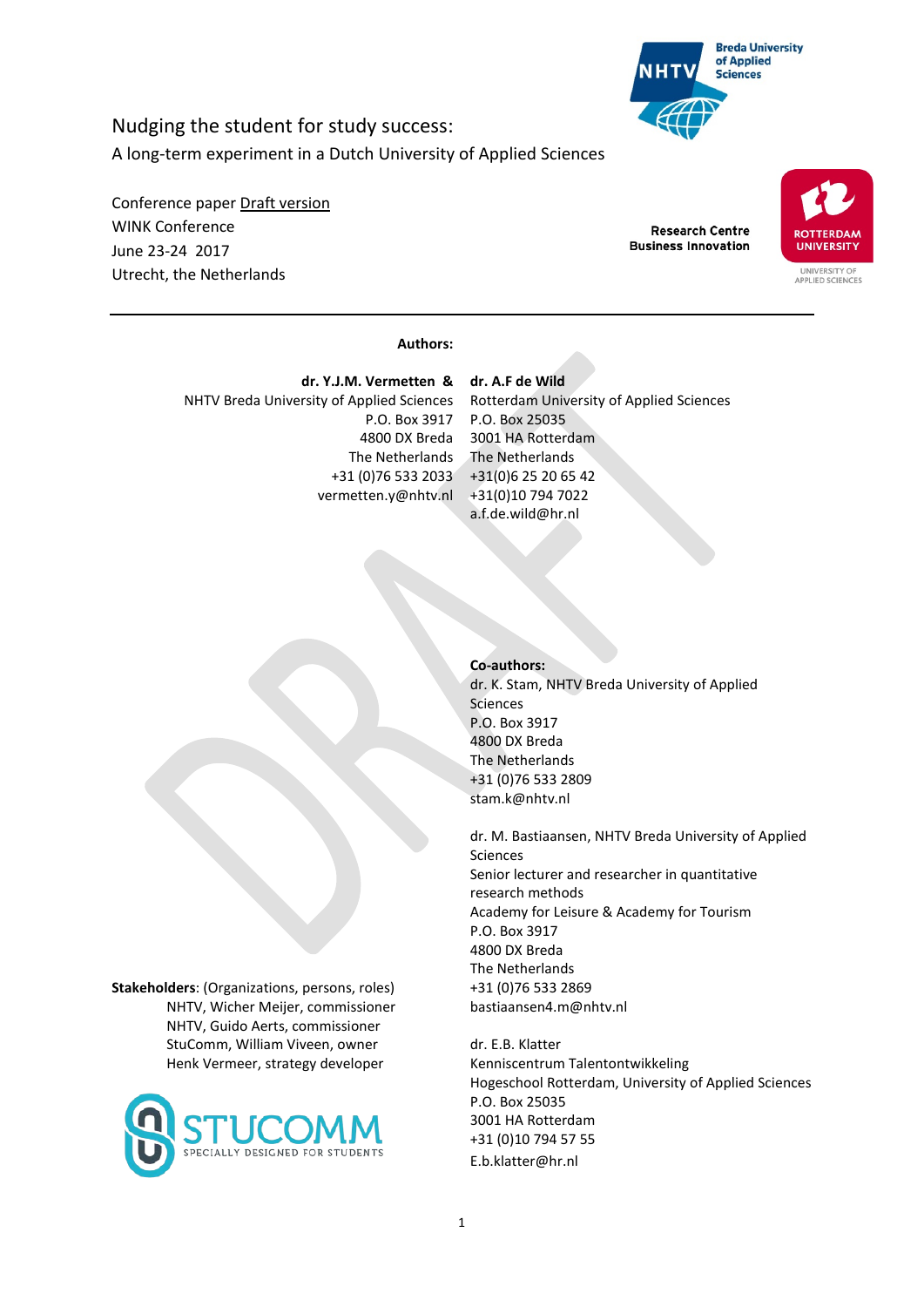## *Introduction*

Evidence on the application of nudges to increase study success is scarce. Yet, the application of nudges in educational contexts could be a promising, low cost method to improve study success.

## **Background**

Nudges are consciously chosen, subtle interventions that seduce people unconsciously, while retaining their freedom of choice, to show behaviour that improves their lives. Nudge theory is an important branch of behavioural economics, a branch of economics that applies insights from psychology and sociology to economics. A nudge is defined by Thaler and Sunstein (2008) as 'any aspect of the choice architecture that alters people's behaviour in a predictable way without forbidding any options or significantly changing their economic incentives.' Nudges must be easy, cheap to avoid and are not mandates. In their book Nudge (2008) Thaler and Sunstein suggest policy recommendations in the areas of finance, health, the environment, marriage and schools. The latter context has as of yet only little nudging research.

Nudges in education have been applied to promote study persistence (Castleman & Page, 2014), to improve academic outcomes by sending text messages (Castleman & Meyer, 2016) and to promote the filling out of commitment forms (Himmler et al., in progress). All mentioned studies pointed out positive effects of nudging. A few studies have focused on the effects of nudges in the form of feedback on students' performance in relation to peers, i.g. comparative descriptive feedback: your position in comparison with a particular reference group. These studies report conflicting results. In a high-school environment Goulas and Megalokonomou (2015) have found that this kind of (competitive) feedback improves high achieving students' performance and creates a drop for low achieving students. In a college experiment Azmat, Bagues, Cabrales and Iriberri (2016) have concluded that providing feedback to college students on their position in the grade distribution decreases their educational performance, as measured by their accumulated GPA and number of exams passed. However, in an experiment by Tran and Zeckhauser (2012), Vietnamese students enrolled in an English course performed better when they were told their rankings on practice tests.

By adding injunctive elements that communicate approved or disapproved behaviour (social norms), undesirable behaviour such as reducing performance by high performing students, can be prevented (Schultz et al., 2007; Cialdini, 2008; Allcott, 2011; Dolan et al., 2010; Sunstein, 2014, Nudging Short Guide). Preliminary results of a study on the effect of injunctive comparative feedback carried out by the Max Planck Institute (Himmler, in progress) show that academic outcomes of students above the median and below the 80th percentile improve while for others no effect is found. In an experiment in higher education in which students' grades were presented in traffic light colours students expressed the expectancy that this injunctive element would motivate them to attain higher grades (De Wild et al., 2013). The present research will build upon the studies that have focused on the use of nudges in the form of feedback on students' performance, to find out how positive effects can be reached and the, also previously found, negative effects can be avoided. Educational research on feedback in higher education usually refers to summative and formative feedback on students' performance, not so much on feedback in the form of *rewards* for high performance. The word *feedback* thus has a different meaning in nudging versus educational research. The present focus is on the addition of feedback in the 'nudging' way in the context of higher education.

From educational research we have learnt that intrinsic motivation in students leads to higher performance than extrinsic feedback. As the nudges as described above are a form of extrinsic motivation, we could question whether this will have positive effects on performance. Yet, Martin (2006) has found that extrinsic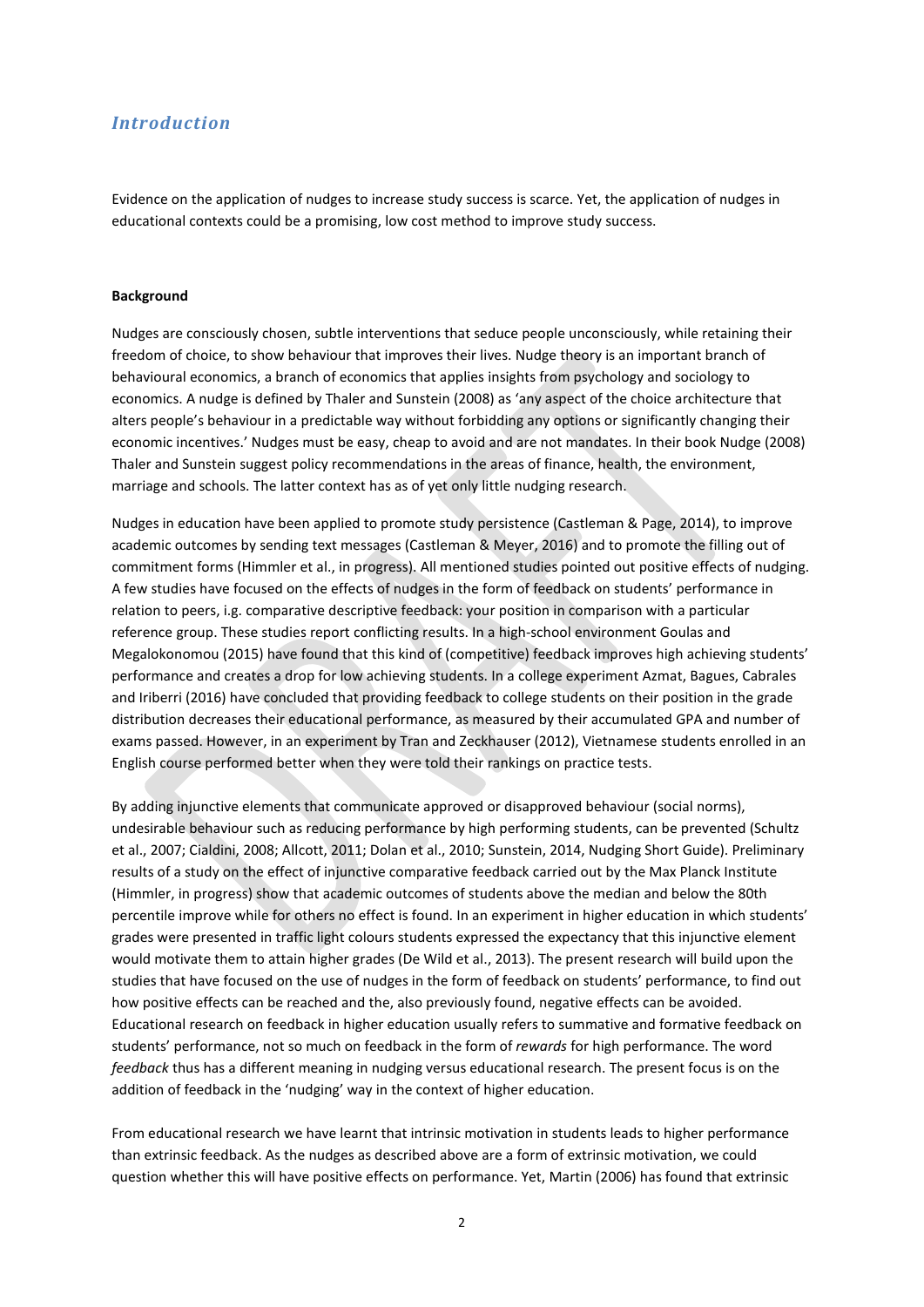motivation *next to* intrinsic motivation can be very useful. Also a competitive element may give a student the energy to work hard(er) (either competition with others or with yourself). Still there is pretty strong evidence of negative effects when students mainly compare their performance to peers instead of to their own previous performance (fixed mindset versus growth mindset, Dweck, 2006). The most optimal mindset for learning is the "growth mindset" because it means that students seek out for help, are willing to try again and to put in extra effort.

If success is not expected by students (Hattie (2012); de Jong (2001), and when students do not have an internal locus of control (Martin, 2006; Pol, 2014), they are less likely to be successful students. These are issues that we have taken mind when designing the nudges in our experiment. We did not give 'punishments' for low results, because that could lower students self-confidence and thus their success expectation. On the other hand we know that students aged 17-23 are still developing their brains, especially their executive and control functions like planning, estimating long term consequences (Jolles et al. 2006). Students need help on these functions, support in developing these skills. Therefore, some external warnings about risks for study delay or drop-out may be in place too.

#### **Research goal**

The focus of our study is on using injunctive feedback (normative information on what's good or bad) as a nudge to improve study success. The objective is to come to an optimal technical provision of feedback on study results that promotes study success.

Our study is carried out in a Dutch university for applied sciences, NHTV Breda, with about 8000 students. Its strategy is to promote ambitious student behaviour, and motivate students to attain high levels of study success. In this light Nudge theory appears a promising, low cost method to improve study success. How such nudges should be designed exactly however, remains unclear. That's why we will work with four different treatment groups, representing non-competitive, competitive, little and intensive nudging.

NHTV recently introduced a student application for smartphones: *MyNHTVapp*. This app is produced by StuComm. The functions of the app are a Timetable, News, StudyProgress and Study Results. Together with StuComm we designed nudging elements within the functions of StudyProgress and Study Results.

#### **Research question**

Is there an effect of personal and comparative study results-related injunctive feedback on study success in higher education?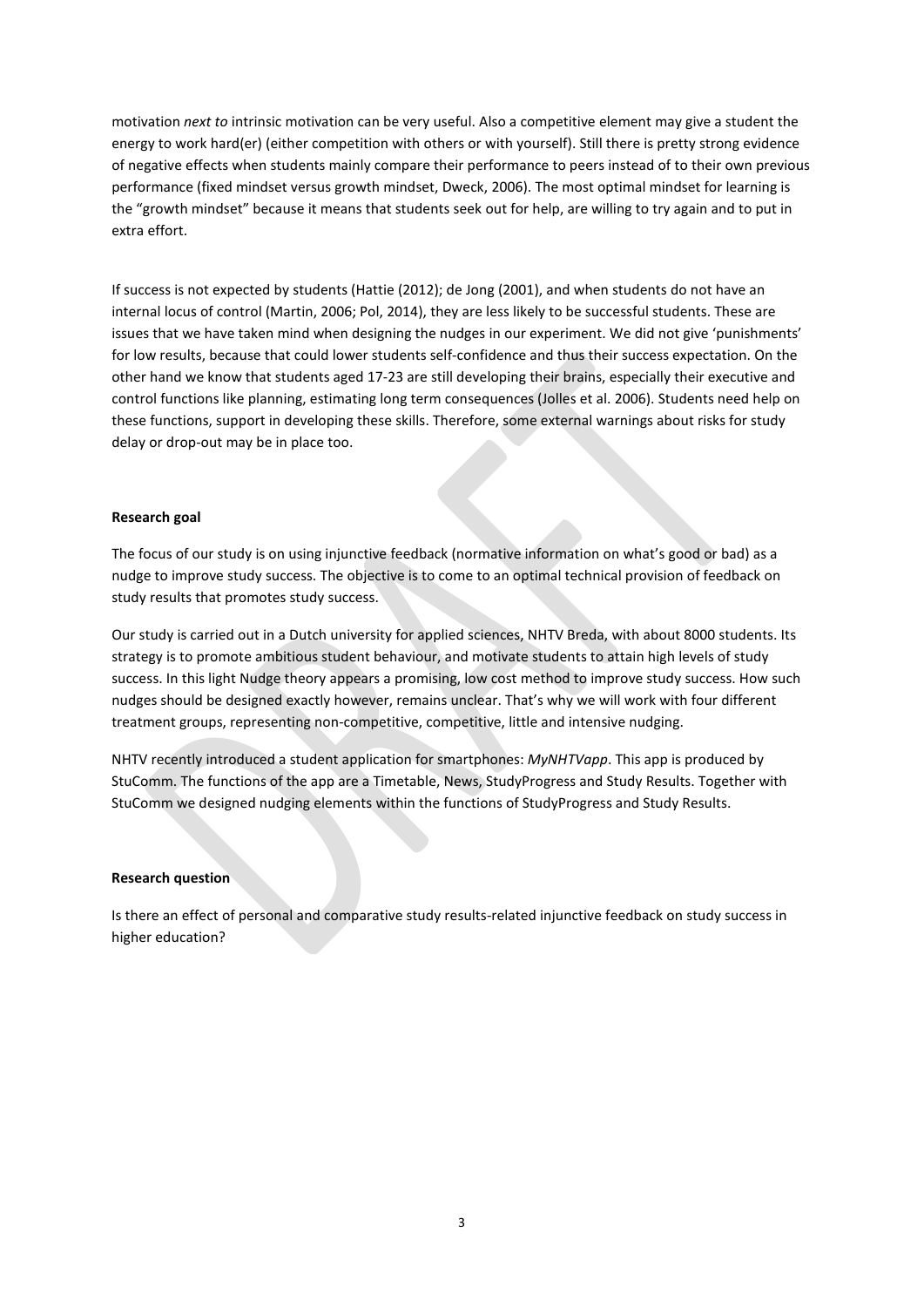# *Method*

## **Design**

The quasi-experimental design consists of four different treatment conditions, each containing a different combination of nudges. The four conditions, operationalized in four versions of the *MyNHTV-app*, are shown in Table 1. All NHTV-students that downloaded MyNHTVapp were randomly assigned to one of these nudge combinations. This design allows us to assess the effectiveness of different nudges, i.g.: (1) the effects of a progress 'filling circle' as *personal* feedback on study success, (2) the effect of colours and injunctive text elements as *personal feedback* on study success (2) the effects of smileys and injunctive text elements as *comparative feedback* on study success.

## Table 1 Overview of four nudge treatment conditions

|                                  |                                                                                                                                                                                | Ш                                                                                                                                                                                                                  | III                                                                                                                                                                            | IV                                                                                                                                                                                                                                                                                 |
|----------------------------------|--------------------------------------------------------------------------------------------------------------------------------------------------------------------------------|--------------------------------------------------------------------------------------------------------------------------------------------------------------------------------------------------------------------|--------------------------------------------------------------------------------------------------------------------------------------------------------------------------------|------------------------------------------------------------------------------------------------------------------------------------------------------------------------------------------------------------------------------------------------------------------------------------|
| App function<br>and screen<br>↓  | <b>Basic treatment</b>                                                                                                                                                         | Basic + personal<br>injunctive feedback                                                                                                                                                                            | Basic + comparative<br>injunctive feedback                                                                                                                                     | <b>Full treatment</b>                                                                                                                                                                                                                                                              |
| Study progress<br>screen         | ECT<br>45/60<br>Propedeuse<br>vear                                                                                                                                             | ECT<br>45/60<br>Propedeuse<br>year                                                                                                                                                                                 | ECT<br>45/60<br>Propedeuse<br>year                                                                                                                                             | ECT<br>45/60<br>Propedeuse<br>year                                                                                                                                                                                                                                                 |
| Results<br>overview<br>screen    | Resultaten<br>Project 1.3 Individual<br>Consolidation<br>9,0<br>FGA1.P3-01<br>Project 1.3<br>Project 1.2 Team Game<br>Development 1<br>5,5<br><b>FGA1.P2-01</b><br>Project 1.2 | Resultaten<br><b>Introduction tourism</b><br>7.4<br>AIP1 TOU-DIG<br>Exam<br>Communication skills pres<br>$0.2^{+}$<br>NP1 CSP-025<br>skills presentation<br><b>VITUALIS</b><br>Accounting<br>5,9<br>14000-020      | Resultaten<br>Project 1.3 Individual<br>Consolidation<br>9,0<br>FGA1.P3-01<br>Project 1.3<br>Project 1.2 Team Game<br>Development 1<br>5,5<br><b>FGA1.P2-01</b><br>Project 1.2 | Resultaten<br><b>Introduction tourism</b><br>AIP1 TOU-DAC<br>Exam<br>Communication skills pres.<br>NP1 CSP-025<br>immunization skills presentetion<br>Accounting<br>5,9<br>ACCO-020                                                                                                |
|                                  | Grey                                                                                                                                                                           | Colour                                                                                                                                                                                                             | Grey                                                                                                                                                                           | Colour                                                                                                                                                                                                                                                                             |
| Results detail<br>screen         | Project 1:2<br>4.0<br>DEELNEMERS<br>Grey, no smileys                                                                                                                           | 8,2<br>Geweldig resultaat, fantastisch!<br>Colour, no smileys                                                                                                                                                      | <b>Top 20%</b><br><b>DEELNEMERS</b><br>No colour, smileys                                                                                                                      | presentation<br>ation skills presentation<br>7,8<br>Bovengemiddel<br>1.13<br>Mooi resultaat, goed gedaan!<br>Colour and smileys                                                                                                                                                    |
| Results<br>explanation<br>screen |                                                                                                                                                                                | Uitleg<br>Aan je cijfers zijn kleuren<br>Verboriden<br>$\begin{array}{l} \text{E of higher in good} \\ \text{7 tot B is green} \\ \text{5.5 tot 7 hasft green decay} \\ \text{Laper Gain 5.5 is road} \end{array}$ | Bovengemiddeld!<br>Jouw cijfer ligt boven het<br>gemiddelde van alle<br>behaalde cijfers op deze<br>toets op dit moment.                                                       | Uitleg<br>Bovengemiddeld!<br>Ann je oljfera zijn kleunen.<br>verbonden<br>Jouw cijfer ligt boven het<br>A of hope is good<br>7 million green<br>5.5 tot 7 fine/ft peer, blood<br>Linger dan 5.5 in rood<br>gemiddelde van alle<br>behaalde cijfers op deze<br>toets op dit moment. |

A nudge that is present in every treatment is a ring that displays personal feedback on study progress expresses in attained ECTS (relative to 60 ECTS for students in their first year and 180 ECTS for students at a higher level). This is referred to as a *reference point nudge*. It is visible on the Study progress screen.

*Personal injunctive feedback* is designed by means of coloured grades that indicate the level of study success relative to fixed norms. Colours used are *red* for grades below 5.5, *black* for grades higher than 5.5 and lower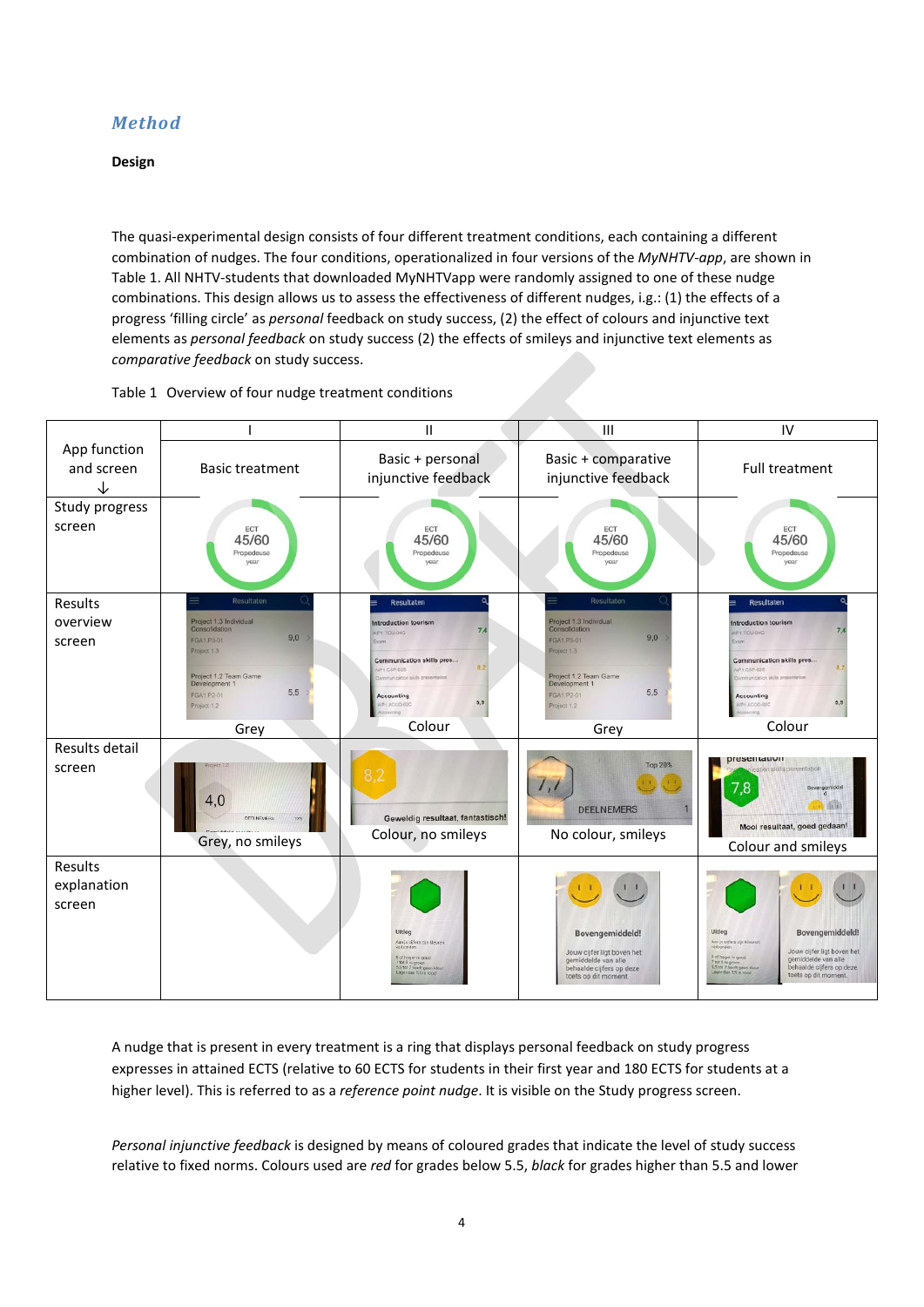than 7, *green* for grades higher than 7 and lower than 8 and *gold* for grade 8 and above. The colour red signals an alert to attain these ECTS and put in effort. The colour black indicates sufficiency, being out of the red. The colour green signals safety, just as in a traffic light. The colour gold signals *cum laude*. This colour scheme aims to promote higher average grades and indirectly study progress measured in attained ECTS. The coloured grades are visible in the Results overview screen and the Results detail screen.

The colours go with injunctive text elements, as follows:

- Gold (8 or higher): Great result, excellent!
- Green (7 8): Good result, well done!
- Black (5.5 to 7): Sufficient result, passed!
- Red (0 5.5): Insufficient result, pity*.*

The text elements, and again the coloured grade, are visible in the Results detail screen.

*Comparative injunctive feedback* is designed by means of smileys that indicate the level of study success in comparison with all students that took part in the same test and whose grades are reported in the app. One yellow smiley is awarded for grades above the average of this reference group. Two yellow smileys are awarded for students in the top 20% of this reference group. If none, or one smiley(s) are in place, the student sees the other one (or two) as light grey smileys, only just visible like a watermark. The smileys are visible in the Results detail screen.

Just as the colour scheme, this smiley scheme aims to promote higher average grades and indirectly study progress measured in attained ECTS. This nudge contains an element of competition. The average grade itself is also presented in this condition because a pilot test demonstrated that students become annoyed with this condition when this number is missing. It is expected that students will communicate among themselves about this average grade, also to students not exposed to this condition, which will create a spill over effect.

At last, there are explaining screens that become visible when students tick the coloured grade or the smiley(s) in the Result detail screen.

#### **Participants**

In December 2016 NHTV had 8107 students. Of this group 3640 students downloaded the (new version) of MyNHTVapp. Each of those 3640 students was assigned to a treatment group at random by the system. This resulted in the following distribution of subjects:

Treatment Groups - Frequency

|       | 1                   | 908  |
|-------|---------------------|------|
|       | $\mathcal{P}$       | 955  |
|       | 3                   | 828  |
|       | 4                   | 949  |
|       |                     |      |
|       | Total               | 3640 |
|       | Missing System 4467 |      |
| Total | 8107                |      |

Note: Not all of the 3640 students used the app-functionalities containing nudges. Some only used the Timetable.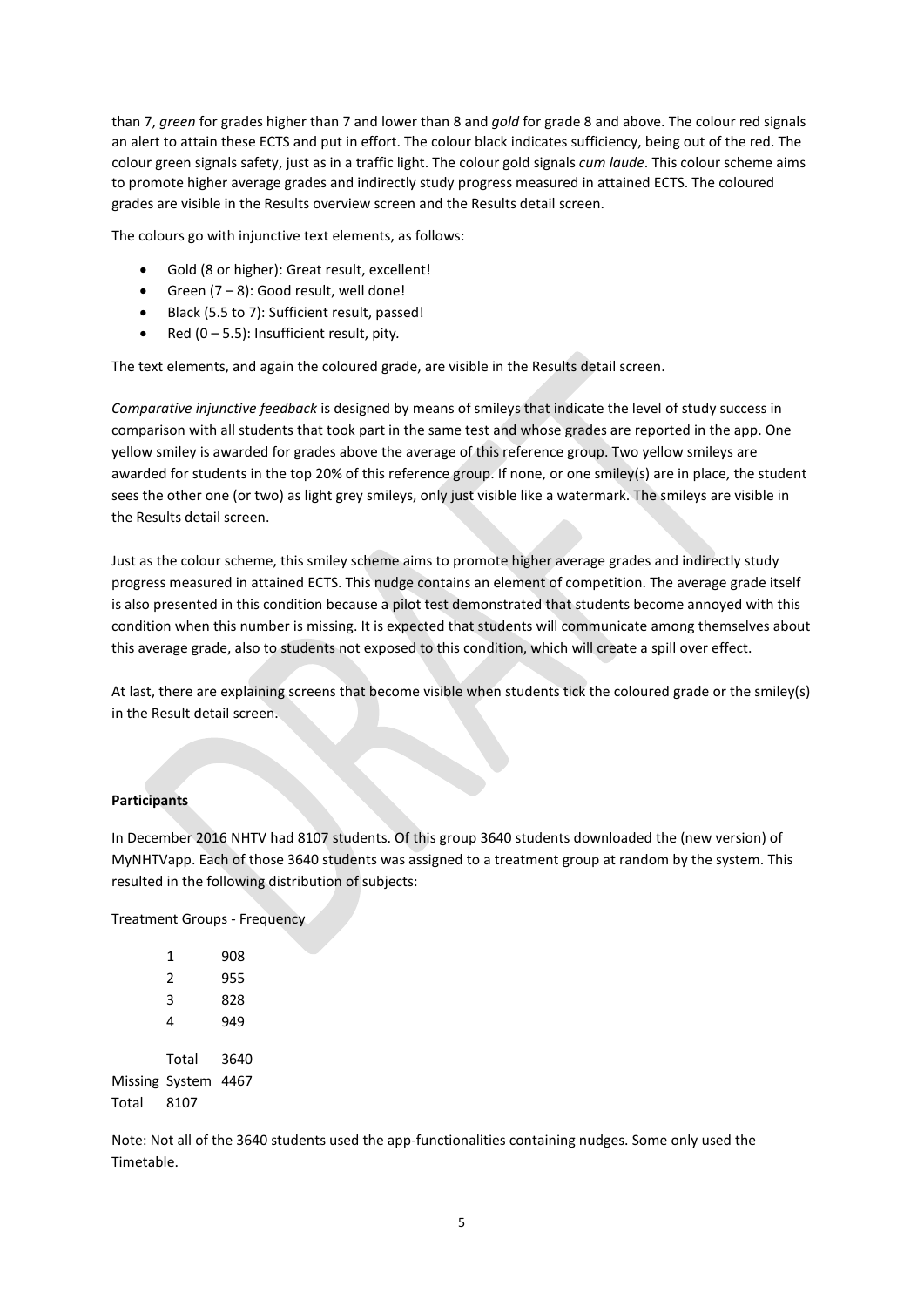## **Measurements**

The dependent variable of the experiment is study success. In our research we operationalized it with two measures:

- Change in General Point Average (GPA)
- Change in ECTS attained

To measure the level of exposure to the screens with nudges we counted the number of times students had a look at each of the nudged screens.

For the present paper we were able to analyse results for a period of four months (Dec 21th 2016 – May 2<sup>nd</sup> 2017).

### **Procedure**

At the start of the experimental period (December 2016) students received a request to update their version of the *MyNHTV-app*. Upon installation students received the next message:

'NHTV will be testing different versions of MyNHTV-app. That is why you may notice differences between features in your MyNHTV app and that of your fellow students. You will be asked to give user feedback at several moments. During the academic year 2017-2018 the optimal features will become available for all students'.

#### **Analysis**

In the analyses, we included only those students that had at least looked three times at the relevant screens for the present research.

We've conducted mixed Anova's to find out whether the different treatments worked out differently on the change in GPA and/or ECTS credit points (repeated measures).

We've also calculated correlations between the number of clicks on the Study progress screen and the difference-scores of ECTS credit points in May minus December.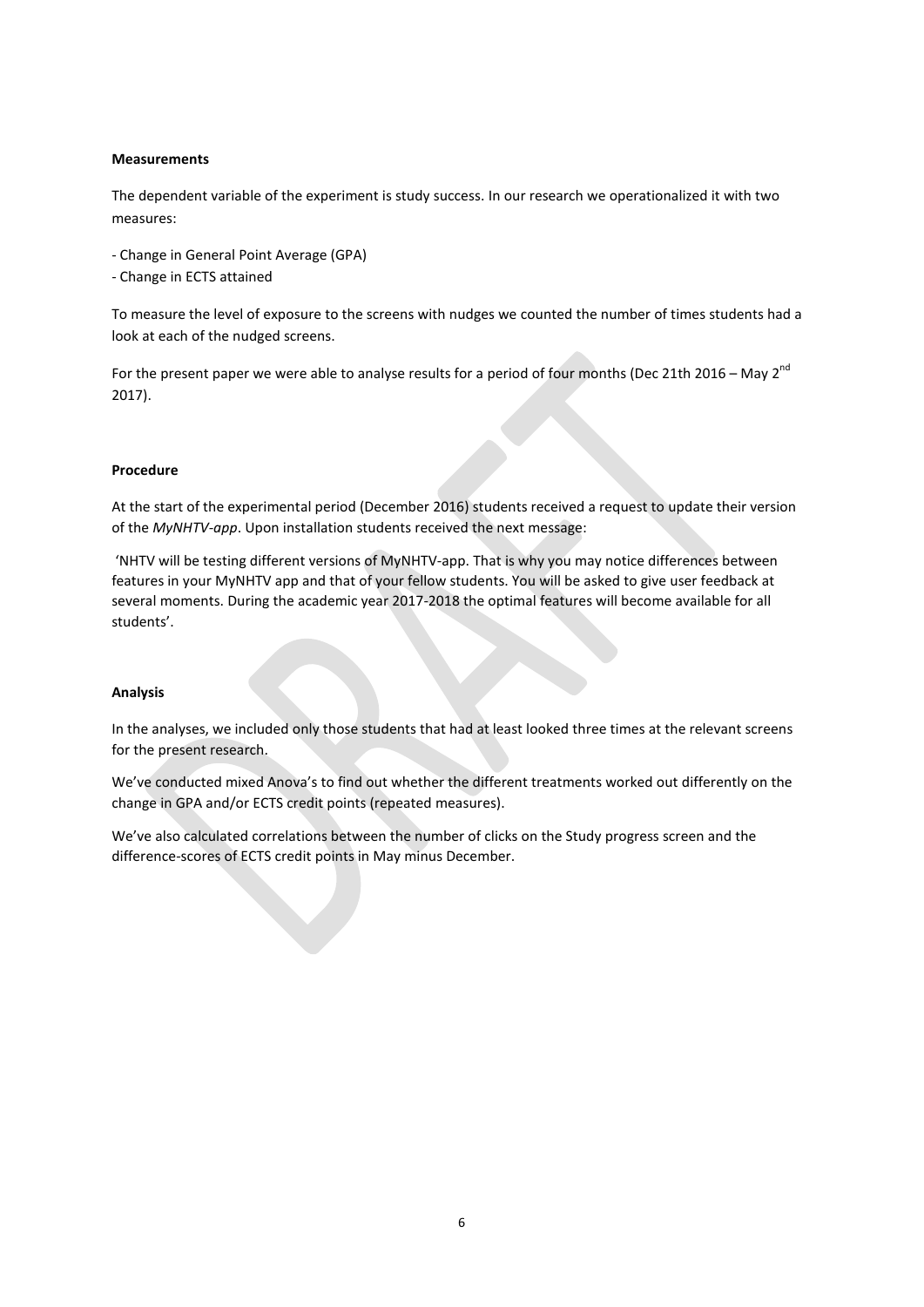## *Results*

Not all of the 3640 students used the app-functions containing nudges. Table 2 presents the number of clicks on all MyNHTVapp functions.

| MyNHTV app functions           | Frequency |  |
|--------------------------------|-----------|--|
| Dashboard                      | 22.236    |  |
| Email feedback                 | 9         |  |
| <b>FAQ</b>                     | 124       |  |
| <b>News</b>                    | 3.445     |  |
| Rate                           | 13        |  |
| Settings                       | 3.036     |  |
| Share                          | 5         |  |
| Staff members absence          | 1         |  |
| StuComm                        | 6         |  |
| StuComm Logo                   | 12        |  |
| StudyProgress                  | 19.745    |  |
| <b>Study Result Badge Card</b> | 563       |  |
| <b>StudyResultsOverview</b>    | 51.831    |  |
| StudyResults Score Car         | 107       |  |
| StudyResultsDetail             | 23.686    |  |
| Timetable                      | 320.004   |  |
| Unknown class: HelpBut         | 1         |  |
| Total                          | 444.824   |  |

## Table 2 The total number of 'clicks' by all students using MyNHTV app between December 2016 – May 2017

 $\mathbf{I}$ 

## **Differences in the number of clicks at the nudged screens**

First, we have checked if students from the four treatment groups differed in the number of times they looked at 'nudged' screens. There were no significant differences as to the 'Study progress circle' (as expected), but there were significant differences concerning the use of the 'Results overview screen' and the 'Results detail screen' (see table 3). Table 4 shows that student of groups 2 and 4 (both with coloured grades) looked at the Results overview screen about 16 to 17 times on average, whereas group 1 looked about 13 times, and group 3 about 15 times (both with grey grades). Table 5 shows that the same groups, 2 and 4 (colours without smileys, respective colours with smileys) looked at the Result detail screen more often (10 to 11 times) as compared to groups 1 (only grey) and 3 (grey with smileys) who looked at the detail screen about 7 times.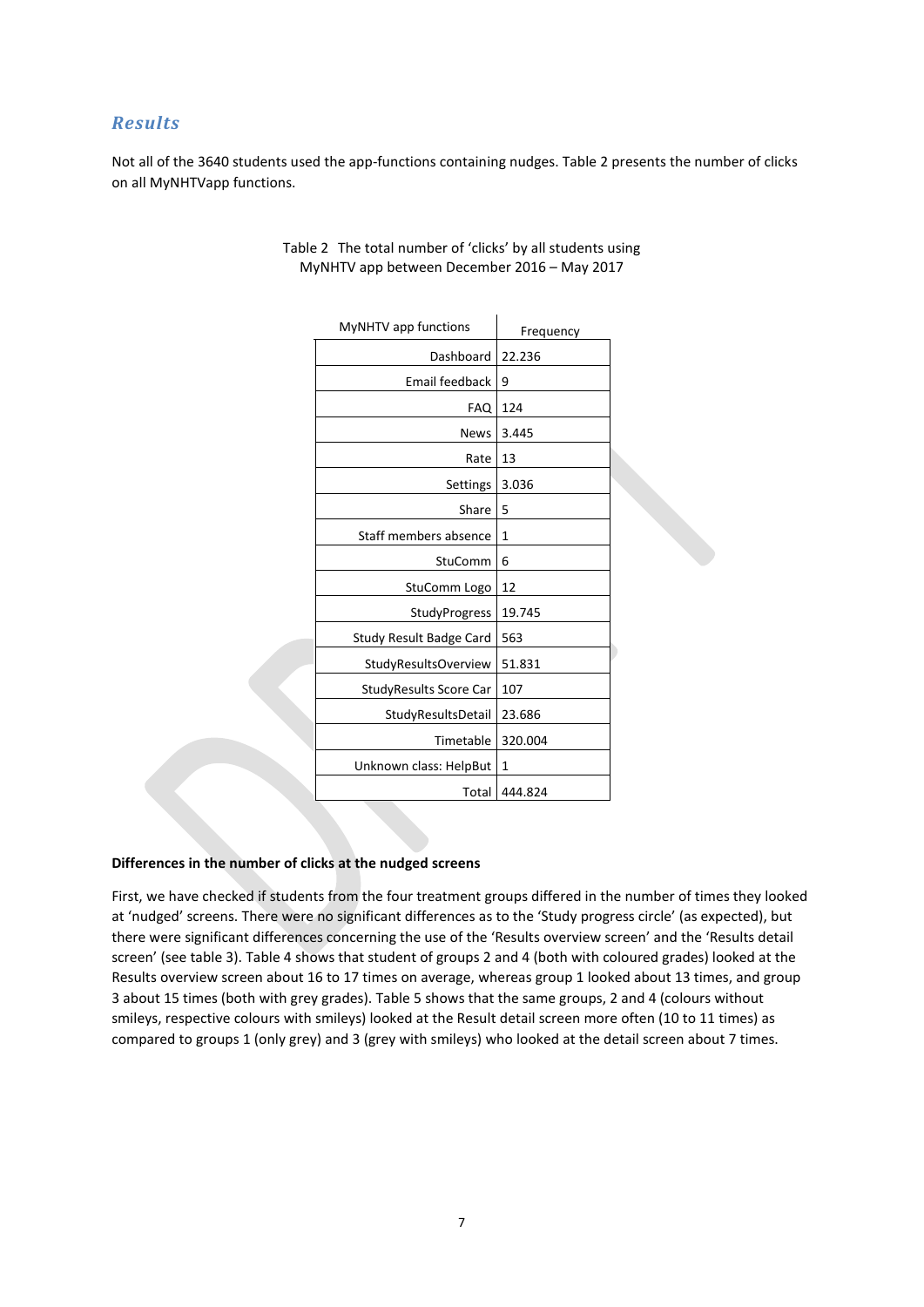|                         |                       | Sum of Squares | df   | Mean Square | F      | Sig. |
|-------------------------|-----------------------|----------------|------|-------------|--------|------|
| Clicks Studyprogress    | <b>Between Groups</b> | 20,854         | 3    | 6,951       | ,054   | ,983 |
|                         | Within Groups         | 308192,926     | 2413 | 127,722     |        |      |
|                         | Total                 | 308213,780     | 2416 |             |        |      |
|                         | <b>Between Groups</b> | 6147,302       | 3    | 2049,101    | 6,047  | ,000 |
| Clicks Results overview | <b>Within Groups</b>  | 1118622,276    | 3301 | 338,874     |        |      |
|                         | Total                 | 1124769,578    | 3304 |             |        |      |
|                         | <b>Between Groups</b> | 8783,823       | 3    | 2927,941    | 29,546 | ,000 |
| Clicks Results detail   | <b>Within Groups</b>  | 263503,323     | 2659 | 99,099      |        |      |
|                         | Total                 | 272287,145     | 2662 |             |        |      |

## Table 3 ANOVA results on the difference between the four treatment groups concerning the number of "clicks" on three nudged screens

# Table 4 Mean scores of treatment groups as to number of "clicks" on the Results overview screen

|                          | Treatment | Ν   |       | Subset for alpha = $0.05$ |
|--------------------------|-----------|-----|-------|---------------------------|
|                          | group     |     | 1     | 2                         |
|                          | 3         | 749 | 13,44 |                           |
|                          | 1         | 816 | 14,71 | 14,71                     |
| Tukey HSD <sup>a,b</sup> | 4         | 872 |       | 16,51                     |
|                          | 2         | 868 |       | 16,84                     |
|                          | Sig.      |     | ,500  | ,087                      |



Means for groups in homogeneous subsets are displayed.

a. Uses Harmonic Mean Sample Size = 823,136.

.

b. The group sizes are unequal. The harmonic mean of the group sizes is used. Type I error levels are not guaranteed.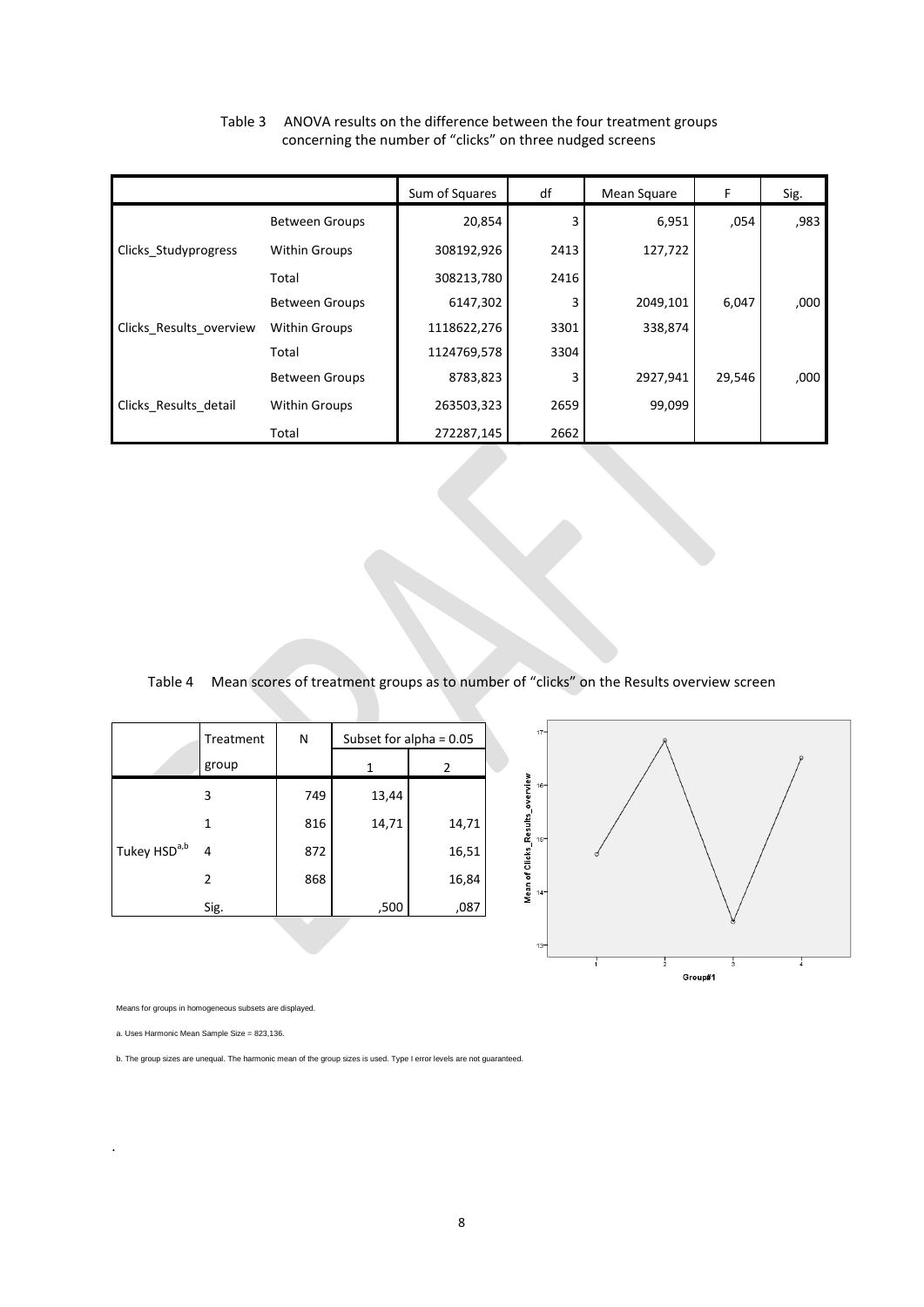#### Table 5 Mean scores of treatment groups as to number of "clicks" on the Results detail screen

|                          | Treatment     | N   | Subset for alpha = $0.05$ |       |
|--------------------------|---------------|-----|---------------------------|-------|
|                          | group         |     | 1                         | 2     |
|                          | 1             | 634 | 6,63                      |       |
|                          | 3             | 545 | 7,15                      |       |
| Tukey HSD <sup>a,b</sup> | $\mathcal{P}$ | 756 |                           | 10,17 |
|                          | 4             | 728 |                           | 10,80 |
|                          | Sig.          |     | ,784                      | ,660  |



Means for groups in homogeneous subsets are displayed.

a. Uses Harmonic Mean Sample Size = 654,822.

b. The group sizes are unequal. The harmonic mean of the group sizes is used. Type I error levels are not guaranteed.

## **Effects of nudges on study success**

In the analyses below, we included only those students that had at least looked three times at the relevant screens for that analysis.

There were no significant interaction effects between the four treatment groups and the change in GPA nor in ECTS credit points *F* (3, 1412) = .46, *p*= .987. The main research question is therefore answered negative. Table 6 presents the results for the dependent variable ECTS.

> Table 6 Mixed ANOVA results on the treatment effects on growth in ECTS (Dec-May) (Selected: students that looked at the Nudge "Study Progress" at least 3 times)

| Source       | Type III Sum of<br>Squares | df       | Mean Square | F        | Sig. | Partial<br>Eta | 60,00                                                                                                                 | <b>Estimated Marginal Means of ECTS</b><br>Group#<br>$\overline{\phantom{a}}$<br>$\overline{\phantom{a}}$<br>$-3$<br>$\overline{\phantom{a}}$ |
|--------------|----------------------------|----------|-------------|----------|------|----------------|-----------------------------------------------------------------------------------------------------------------------|-----------------------------------------------------------------------------------------------------------------------------------------------|
|              |                            |          |             |          |      | Squared        | $50,00 -$                                                                                                             |                                                                                                                                               |
| Time         | 450309,111                 | 1,000    | 450309,111  | 3315,059 | ,000 | ,701           | Marginal Means<br>40,00<br>$\bf \sigma$                                                                               |                                                                                                                                               |
| Time * Group | 18,848                     | 3,000    | 6,283       | ,046     | ,987 | ,000           | $\begin{array}{l}\text{Estimate} \\\text{\tiny 30} \\\text{\tiny 41} \\\text{\tiny 52} \\\text{\tiny -1} \end{array}$ |                                                                                                                                               |
| Error (Time) | 191802,469                 | 1412,000 | 135,837     |          |      |                | $20,00 -$                                                                                                             | time                                                                                                                                          |

#### Greenhouse-Geisser; Measure: ECTS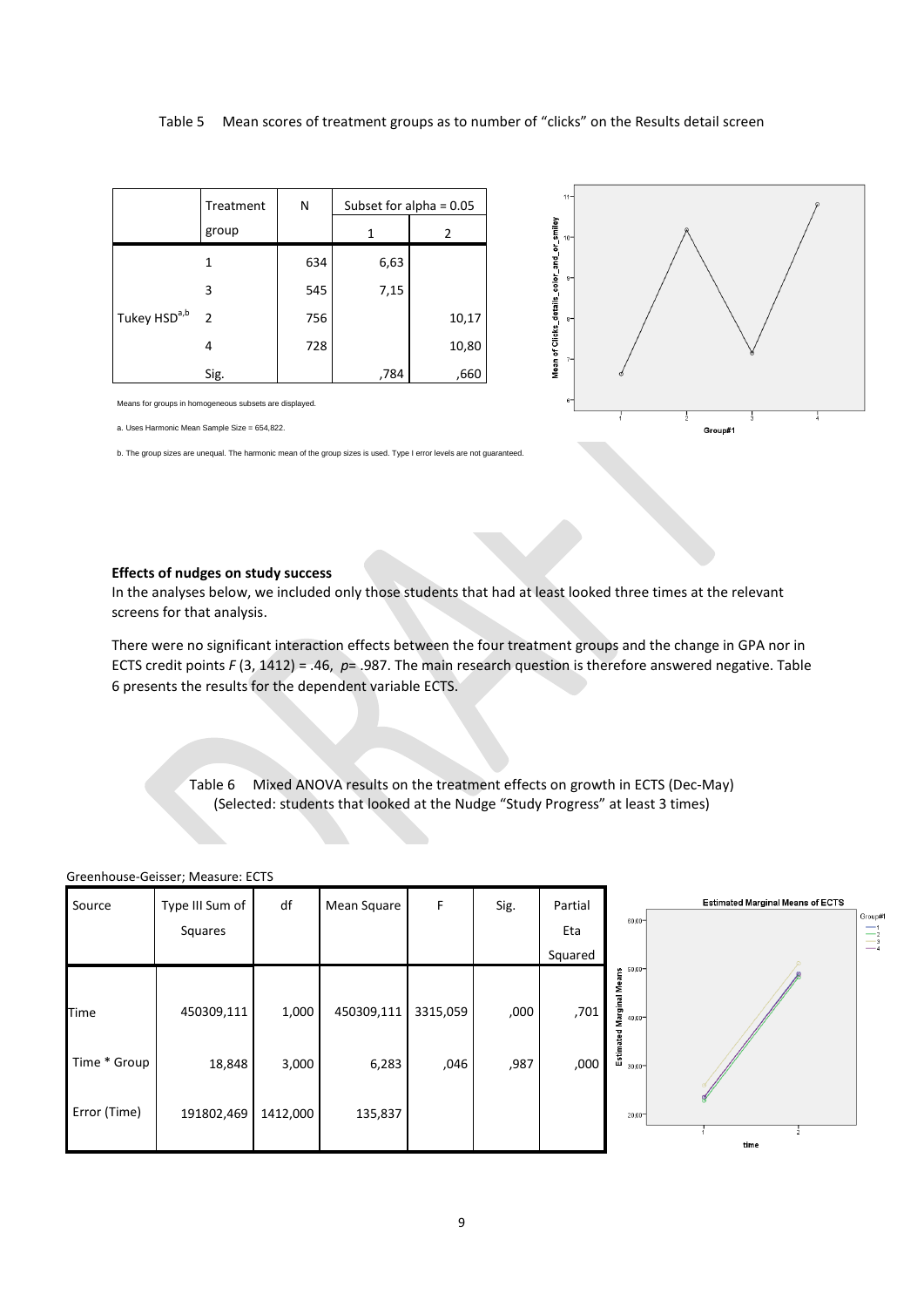Table 7 shows there was no significant effect on change in GPA of coloured grades versus grey grades *F* (1, 2128) = .071, *p* = .790. This was tested by means of a mixed ANOVA comparing two combined treatments: (1) nudged with coloured grades: treatment II and IV, (2) not nudged with colour, but grey grades.

| Table 7 Mixed ANOVA results for the coloured versus grey grades, |
|------------------------------------------------------------------|
| visible in Results overview screen, on change in GPA             |

| Source                 | Type III Sum of<br>Squares | df       | Mean Square | F     | Sig. | Partial Eta<br>Squared |
|------------------------|----------------------------|----------|-------------|-------|------|------------------------|
| Time                   | ,165                       | 1,000    | ,165        | 1,493 | ,222 | ,001                   |
| Time *<br>Group_colour | ,008                       | 1,000    | ,008        | ,071  | ,790 | ,000                   |
| Error (Time)           | 234,832                    | 2128,000 | ,110        |       |      |                        |

Greenhouse-Geisser; Measure: GPA\_change

Table 8 shows there was no significant effect on change in GPA of non-competitive vs. competitive feedback (visible in Results Detail screen) *F* (1, 1469) = .2,251, *p* = .134.). This was tested by means of a mixed ANOVA comparing two combined treatments: (1) nudged with competitive feedback: treatment III and IV, (2) not nudged with competitive feedback: treatment I and II.

## Table 8 Mixed ANOVA results for the non-competitive versus competitive feedback, visible in Results overview screen, on change in GPA

| Greenhouse-Geisser, ivieasure. GFA change |                 |          |             |       |      |         |  |  |  |
|-------------------------------------------|-----------------|----------|-------------|-------|------|---------|--|--|--|
| Source                                    | Type III Sum of | df       | Mean Square | F     | Sig. | Partial |  |  |  |
|                                           | Squares         |          |             |       |      | Eta     |  |  |  |
|                                           |                 |          |             |       |      | Squared |  |  |  |
|                                           |                 |          |             |       |      |         |  |  |  |
| Time                                      | ,134            | 1,000    | ,134        | 1,177 | ,278 | ,001    |  |  |  |
| Time * Group<br>competitive               | ,256            | 1,000    | ,256        | 2,251 | ,134 | ,002    |  |  |  |
| Error (time)                              | 166,874         | 1469,000 | ,114        |       |      |         |  |  |  |

Greenhouse-Geisser; Measure: GPA\_change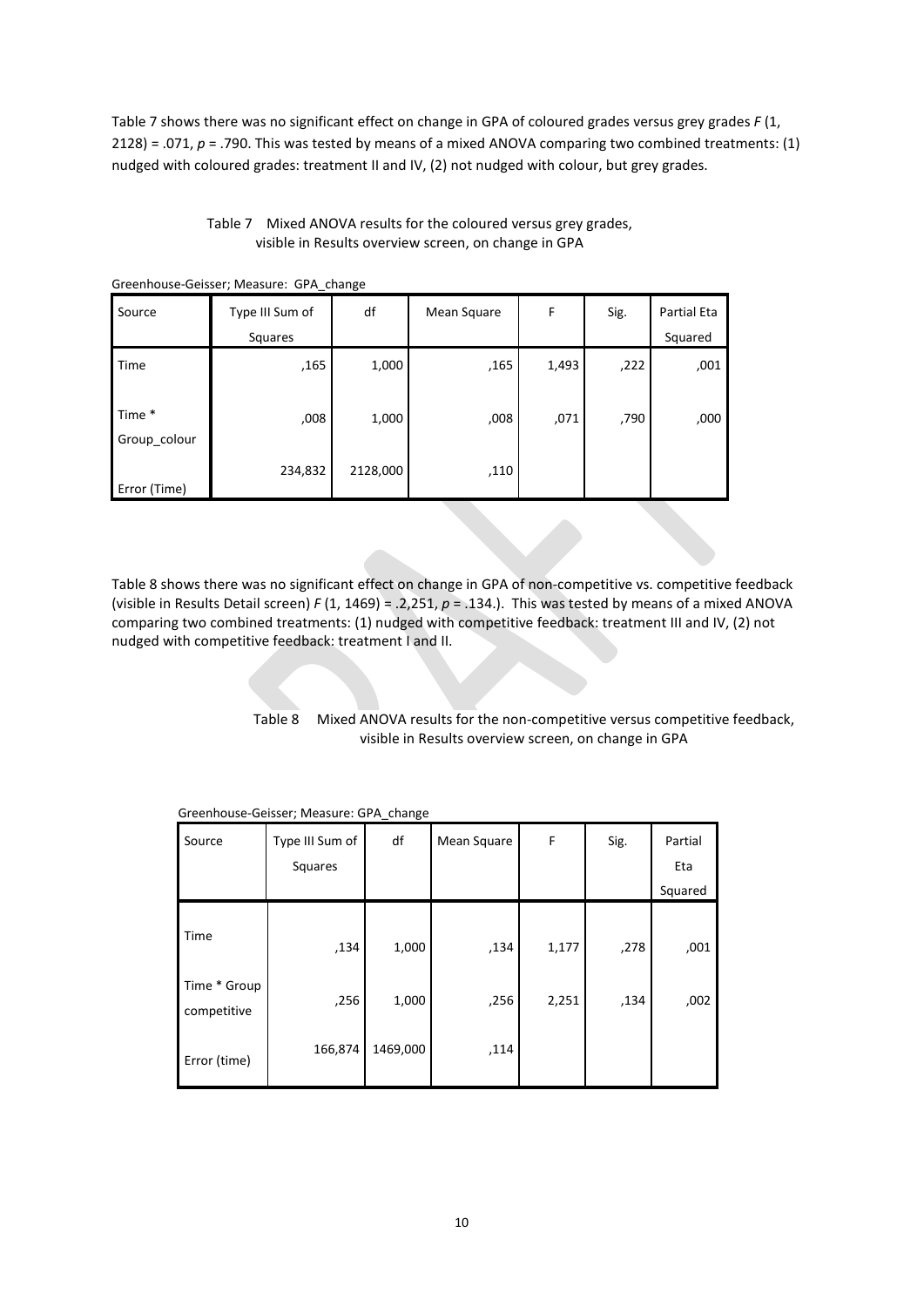Table 9 Mean scores of change in GPA over time for non-competitive versus competitive feedback groups



All analyses have been based on differences between groups. The treatment group, however, may be too rough a way to analyse the differences. That is, the level of exposure to the treatment depends on how many times the student looks at the screens that contain nudges.

Therefore, we've also conducted correlations between the number of views at the nudged screens, and the difference-scores on study results. There were no significant results in any of these analyses.

## *Conclusions*

During a period of four months students were exposed to injunctive feedback on their study results by means of the use of colours and or smileys in the 'Results' functionality in MyNHTVapp. There were no significant interaction effects between the treatments and the change in GPA nor ECTS credit points.

The only effect that was found was that there were more views on the coloured results screen, then on the grey results screen. This could indicate that the colours make it more attractive to have a look at the results, and thus may make students more aware of their study success. However, during the four months that passed so far, there were no effects on the results.

The use of MyNHTV app, especially the functions that were nudged, is still low. Much more students could use these functions. A period of four months (ending before the main exams at the end of the year) may also have a limiting influence on the finding of effects. We may need more time to find out more certain if there are any effects.

We intend to prolong the experiment, and to promote the use of the functions in the next half year to see how this changes the results of our research.